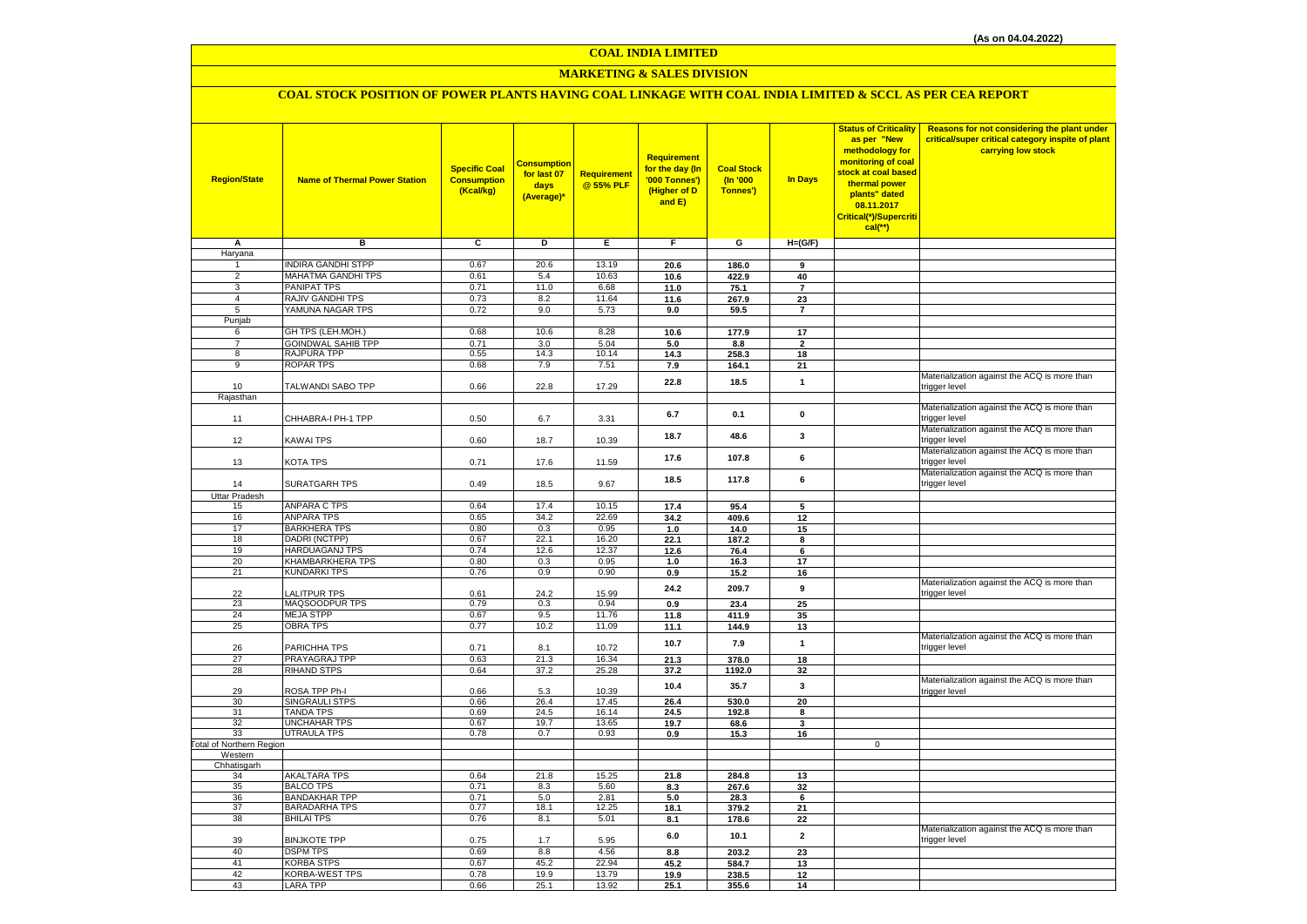### **MARKETING & SALES DIVISION**

### **COAL STOCK POSITION OF POWER PLANTS HAVING COAL LINKAGE WITH COAL INDIA LIMITED & SCCL AS PER CEA REPORT**

| <b>Region/State</b>        | <b>Name of Thermal Power Station</b>                | <b>Specific Coal</b><br><b>Consumption</b><br>(Kcal/kg) | <mark>Consumption</mark><br>for last 07<br>days<br>(Average)* | <b>Requirement</b><br>@ 55% PLF | <b>Requirement</b><br>for the day (In<br>'000 Tonnes')<br>(Higher of D<br>and E) | <b>Coal Stock</b><br>(In '000<br>Tonnes') | <b>In Days</b>                | <b>Status of Criticality</b><br>as per "New<br>methodology for<br>monitoring of coal<br>stock at coal based<br>thermal power<br>plants" dated<br>08.11.2017<br>Critical(*)/Supercriti<br>$cal$ (**) | Reasons for not considering the plant under<br>critical/super critical category inspite of plant<br>carrying low stock |
|----------------------------|-----------------------------------------------------|---------------------------------------------------------|---------------------------------------------------------------|---------------------------------|----------------------------------------------------------------------------------|-------------------------------------------|-------------------------------|-----------------------------------------------------------------------------------------------------------------------------------------------------------------------------------------------------|------------------------------------------------------------------------------------------------------------------------|
| Α                          | в                                                   | c                                                       | Þ                                                             | Е                               | F                                                                                | G                                         | $H=(G/F)$                     |                                                                                                                                                                                                     |                                                                                                                        |
|                            | <b>NAWAPARA TPP</b>                                 | 0.79                                                    |                                                               | 6.28                            | 6.3                                                                              | 1.5                                       | 0                             |                                                                                                                                                                                                     | Materialization against the ACQ is more than                                                                           |
| 44                         |                                                     |                                                         | 1.4                                                           |                                 |                                                                                  |                                           |                               |                                                                                                                                                                                                     | trigger level                                                                                                          |
| 45                         | <b>PATHADI TPP</b>                                  | 0.65                                                    | 7.0                                                           | 5.18                            | 7.0                                                                              | 135.6                                     | 19                            |                                                                                                                                                                                                     |                                                                                                                        |
| 46                         | SIPAT STPS                                          | 0.68                                                    | 26.9                                                          | 26.62                           | 26.9                                                                             | 620.4                                     | 23                            |                                                                                                                                                                                                     |                                                                                                                        |
| 47                         | <b>TAMNAR TPP</b>                                   | 0.84                                                    | 26.7                                                          | 26.52                           | 26.7                                                                             | 130.5                                     | 5                             |                                                                                                                                                                                                     | Materialization against the ACQ is more than<br>trigger level                                                          |
|                            |                                                     |                                                         |                                                               |                                 | 23.7                                                                             | 209.4                                     | 9                             |                                                                                                                                                                                                     | Materialization against the ACQ is more than                                                                           |
| 48<br>Gujarat              | <b>JCHPINDA TPP</b>                                 | 0.75                                                    | 23.7                                                          | 14.22                           |                                                                                  |                                           |                               |                                                                                                                                                                                                     | trigger level                                                                                                          |
|                            |                                                     |                                                         |                                                               |                                 |                                                                                  |                                           |                               |                                                                                                                                                                                                     | Materialization against the ACQ is more than                                                                           |
| 49                         | <b>GANDHI NAGAR TPS</b>                             | 0.69                                                    | 9.0                                                           | 5.71                            | 9.0                                                                              | 118.0                                     | 13                            |                                                                                                                                                                                                     | trigger level                                                                                                          |
| 50                         | SABARMATI (D-F STATIONS)                            | 0.57                                                    | 4.6                                                           | 2.74                            | 4.6                                                                              | 35.0                                      | #REF!                         |                                                                                                                                                                                                     |                                                                                                                        |
| 51                         | UKAI TPS                                            | 0.67                                                    | 16.3                                                          | 9.85                            | 16.3                                                                             | 81.3                                      | 5                             |                                                                                                                                                                                                     | Materialization against the ACQ is more than<br>trigger level                                                          |
| 52                         | <b>WANAKBORI TPS</b>                                | 0.67                                                    | 28.3                                                          | 20.22                           | 28.3                                                                             | 59.9                                      | $\mathbf{2}$                  |                                                                                                                                                                                                     | Materialization against the ACQ is more than<br>trigger level                                                          |
| Madhya Pradesh             |                                                     |                                                         |                                                               |                                 |                                                                                  |                                           |                               |                                                                                                                                                                                                     |                                                                                                                        |
| 53<br>54                   | AMARKANTAK EXT TPS<br><b>ANUPPUR TPP</b>            | 0.65<br>0.65                                            | 2.4<br>18.1                                                   | 1.80<br>10.31                   | 2.4<br>18.1                                                                      | 45.6<br>339.0                             | 19<br>19                      |                                                                                                                                                                                                     |                                                                                                                        |
| 55                         | <b>BINA TPS</b>                                     | 0.74                                                    | 7.4                                                           | 4.88                            | 7.4                                                                              | 47.4                                      | 6                             |                                                                                                                                                                                                     |                                                                                                                        |
| 56                         | GADARWARA TPP                                       | 0.66                                                    | 20.2                                                          | 13.93                           | 20.2                                                                             | 94.4                                      | 5                             |                                                                                                                                                                                                     | Materialization against the ACQ is more than<br>trigger level                                                          |
| 57                         | KHARGONE STPP                                       | 0.60                                                    | 9.3                                                           | 10.45                           | 10.4                                                                             | 187.4                                     | 18                            |                                                                                                                                                                                                     | Materialization against the ACQ is more than<br>trigger level                                                          |
| 58                         | SANJAY GANDHI TPS                                   | 0.82                                                    | 16.8                                                          | 14.57                           | 16.8                                                                             | 39.0                                      | $\mathbf{2}$                  |                                                                                                                                                                                                     | Non payment of dues                                                                                                    |
| 59                         | SATPURA TPS                                         | 0.67                                                    | 7.5                                                           | 11.79                           | 11.8                                                                             | 16.6                                      | $\mathbf{1}$                  |                                                                                                                                                                                                     | Non Payment of Dues                                                                                                    |
| 60                         | <b>SEIONI TPP</b>                                   | 0.64                                                    | 9.8                                                           | 5.06                            | 9.8                                                                              | 127.0                                     | 13                            |                                                                                                                                                                                                     |                                                                                                                        |
| 61<br>62                   | SHREE SINGAJI TPP<br><b>VINDHYACHAL STPS</b>        | 0.71<br>0.69                                            | 24.8<br>59.1                                                  | 23.50<br>43.60                  | 24.8                                                                             | 97.7                                      | $\overline{\mathbf{4}}$<br>27 |                                                                                                                                                                                                     | Non Payment of Dues                                                                                                    |
| Maharashtra                |                                                     |                                                         |                                                               |                                 | 59.1                                                                             | 1616.7                                    |                               |                                                                                                                                                                                                     |                                                                                                                        |
|                            |                                                     |                                                         |                                                               |                                 |                                                                                  |                                           | 3                             |                                                                                                                                                                                                     | Materialization against the ACQ is more than                                                                           |
| 63                         | AMRAVATI TPS                                        | 0.62                                                    | 16.2                                                          | 11.07                           | 16.2                                                                             | 55.1                                      |                               |                                                                                                                                                                                                     | trigger level                                                                                                          |
| 64                         | <b>BHUSAWAL TPS</b>                                 | 0.72                                                    | 15.6                                                          | 11.44                           | 15.6                                                                             | 32.6                                      | $\overline{2}$                |                                                                                                                                                                                                     | Non payment of dues                                                                                                    |
| 65<br>66                   | <b>BUTIBORI TPP</b><br>CHANDRAPUR(MAHARASHTRA) STPS | 0.67<br>0.78                                            | 0.0<br>39.2                                                   | 5.31<br>30.17                   | 5.3<br>39.2                                                                      | 59.7<br>337.0                             | 11<br>9                       |                                                                                                                                                                                                     | Non payment of dues                                                                                                    |
|                            |                                                     |                                                         |                                                               |                                 |                                                                                  |                                           |                               |                                                                                                                                                                                                     | Materialization against the ACQ is more than                                                                           |
| 67                         | DAHANU TPS                                          | 0.62                                                    | 6.4                                                           | 4.09                            | 6.4                                                                              | 7.0                                       | $\mathbf{1}$                  |                                                                                                                                                                                                     | trigger level                                                                                                          |
| 68                         | DHARIWAL TPP                                        | 0.67                                                    | 8.0                                                           | 5.34                            | 8.0                                                                              | 77.5                                      | 10                            |                                                                                                                                                                                                     | Materialization against the ACQ is more than<br>trigger level                                                          |
| 69                         | <b>GMR WARORA TPS</b>                               | 0.67                                                    | 8.4                                                           | 5.29                            | 8.4                                                                              | 13.4                                      | $\overline{\mathbf{2}}$       |                                                                                                                                                                                                     | Materialization against the ACQ is more than<br>trigger level                                                          |
| 70                         | KHAPARKHEDA TPS                                     | 0.89                                                    | 21.7                                                          | 15.72                           | 21.7                                                                             | 165.2                                     | 8                             |                                                                                                                                                                                                     |                                                                                                                        |
| 71<br>72                   | KORADI TPS<br><b>MAUDA TPS</b>                      | 0.76<br>0.70                                            | 28.1<br>28.3                                                  | 22.08<br>21.29                  | 28.1<br>28.3                                                                     | 53.3<br>123.3                             | $\mathbf{2}$<br>4             |                                                                                                                                                                                                     | Non payment of dues                                                                                                    |
| 73                         | <b>NASIK TPS</b>                                    | 0.81                                                    | 5.5                                                           | 6.72                            | 6.7                                                                              | 27.6                                      | 4                             |                                                                                                                                                                                                     | Non payment of dues                                                                                                    |
| 74                         | <b>PARAS TPS</b>                                    | 0.74                                                    | 7.2                                                           | 4.90                            | 7.2                                                                              | 30.3                                      | 4                             |                                                                                                                                                                                                     | Non payment of dues                                                                                                    |
| 75                         | <b>PARLITPS</b>                                     | 0.67                                                    | 7.7                                                           | 6.65                            | 7.7                                                                              | 19.0                                      | $\overline{2}$                |                                                                                                                                                                                                     | Non payment of dues                                                                                                    |
| 76                         | <b>SOLAPUR STPS</b>                                 | 0.56                                                    | 16.5                                                          | 9.73                            | 16.5                                                                             | 41.1                                      | $\overline{2}$                |                                                                                                                                                                                                     | Materialization against the ACQ is more than<br>trigger level                                                          |
| 77                         | <b>TIRORA TPS</b>                                   | 0.66                                                    | 46.1                                                          | 28.73                           | 46.1                                                                             | 197.2                                     | $\overline{\mathbf{4}}$       |                                                                                                                                                                                                     | Materialization against the ACQ is more than<br>trigger level                                                          |
| 78                         | WARDHA WARORA TPP                                   | 0.66                                                    | 4.9                                                           | 4.71                            | 4.9                                                                              | 174.4                                     | 35                            |                                                                                                                                                                                                     |                                                                                                                        |
| otal of Western Region     |                                                     |                                                         |                                                               |                                 |                                                                                  |                                           |                               | $\mathbf 0$                                                                                                                                                                                         |                                                                                                                        |
| Southern<br>Andhra Pradesh |                                                     |                                                         |                                                               |                                 |                                                                                  |                                           |                               |                                                                                                                                                                                                     |                                                                                                                        |
| 79                         | DAMODARAM SANJEEVAIAH TPS                           | 0.66                                                    | 11.2                                                          | 13.85                           | 13.8                                                                             | 98.2                                      | $\overline{7}$                |                                                                                                                                                                                                     | Materialization against the ACQ is more than<br>trigger level                                                          |
| 80                         | Dr. N.TATA RAO TPS                                  | 0.77                                                    | 29.0                                                          | 17.90                           | 29.0                                                                             | 39.1                                      | $\mathbf{1}$                  |                                                                                                                                                                                                     | Materialization against the ACQ is more than<br>trigger level                                                          |
| 81                         | PAINAMPURAM TPP                                     | 0.59                                                    | 17.3                                                          | 10.21                           | 17.3                                                                             | 56.4                                      | 3                             |                                                                                                                                                                                                     |                                                                                                                        |
|                            |                                                     |                                                         |                                                               |                                 |                                                                                  |                                           |                               |                                                                                                                                                                                                     |                                                                                                                        |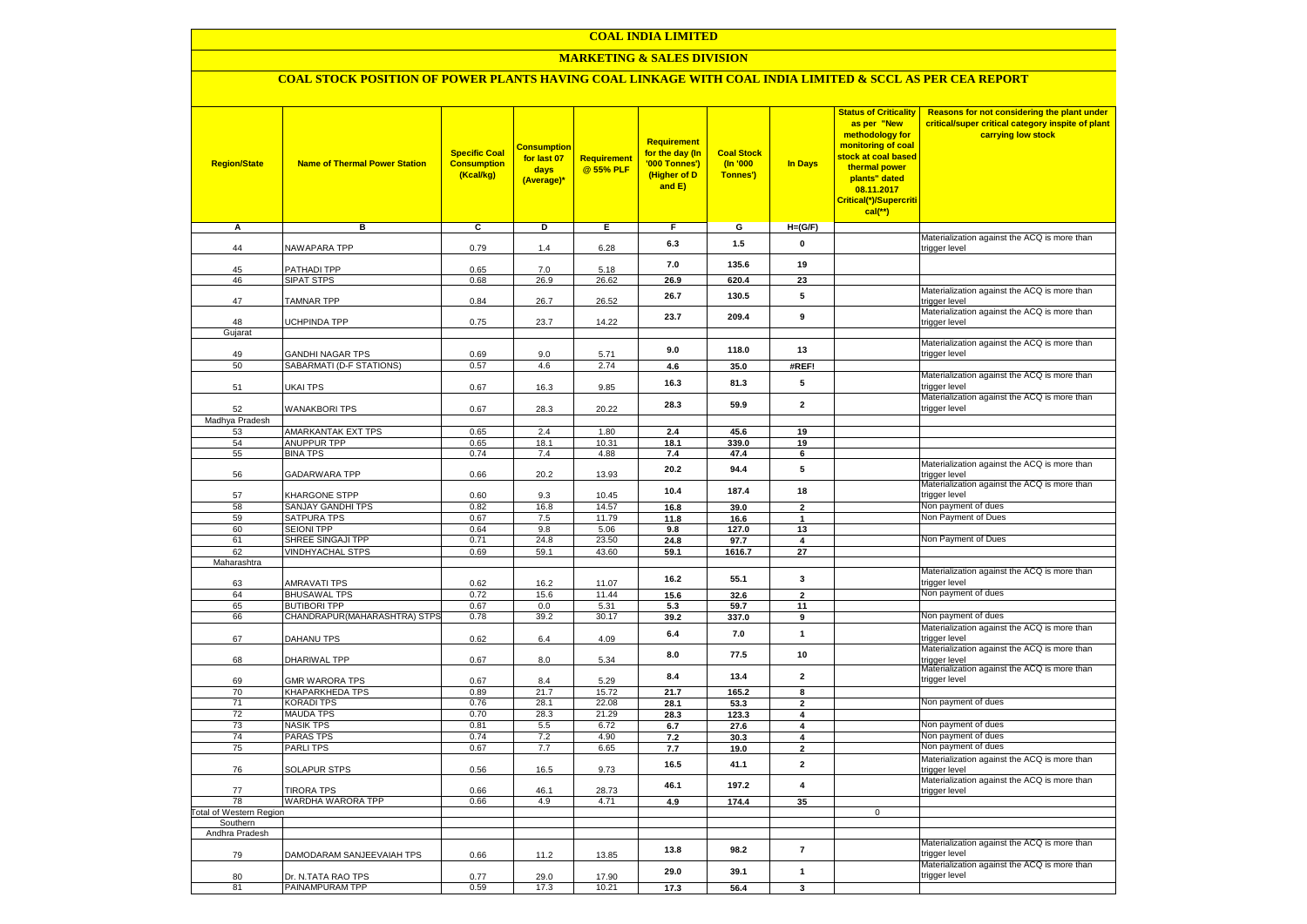### **MARKETING & SALES DIVISION**

# **COAL STOCK POSITION OF POWER PLANTS HAVING COAL LINKAGE WITH COAL INDIA LIMITED & SCCL AS PER CEA REPORT**

| <b>Region/State</b>                        | <b>Name of Thermal Power Station</b>          | <b>Specific Coal</b><br><b>Consumption</b><br>(Kcal/kg) | <b>Consumption</b><br>for last 07<br>days<br>(Average)* | <b>Requirement</b><br>@ 55% PLF | <b>Requirement</b><br>for the day (In<br>'000 Tonnes')<br>(Higher of D<br>and E) | <b>Coal Stock</b><br>$($ ln '000<br>Tonnes') | In Days                 | <b>Status of Criticality</b><br>as per "New<br>methodology for<br>monitoring of coal<br>stock at coal based<br>thermal power<br>plants" dated<br>08.11.2017<br>Critical(*)/Supercriti<br>$cal$ (**) | Reasons for not considering the plant under<br>critical/super critical category inspite of plant<br>carrying low stock |
|--------------------------------------------|-----------------------------------------------|---------------------------------------------------------|---------------------------------------------------------|---------------------------------|----------------------------------------------------------------------------------|----------------------------------------------|-------------------------|-----------------------------------------------------------------------------------------------------------------------------------------------------------------------------------------------------|------------------------------------------------------------------------------------------------------------------------|
| A                                          | в                                             | c                                                       | D                                                       | Е                               | F.                                                                               | G                                            | $H=(G/F)$               |                                                                                                                                                                                                     |                                                                                                                        |
| 82                                         | RAYALASEEMA TPS                               | 0.76                                                    | 19.6                                                    | 16.60                           | 19.6                                                                             | 11.6                                         | $\mathbf{1}$            |                                                                                                                                                                                                     | Materialization against the ACQ is more than<br>trigger level                                                          |
| 83                                         | SIMHADRI                                      | 0.78                                                    | 30.7                                                    | 20.54                           | 30.7                                                                             | 268.8                                        | 9                       |                                                                                                                                                                                                     |                                                                                                                        |
|                                            |                                               |                                                         |                                                         |                                 | 14.9                                                                             | 19.7                                         | $\mathbf{1}$            |                                                                                                                                                                                                     | Materialization against the ACQ is more than                                                                           |
| 84                                         | <b>SGPL TPP</b>                               | 0.53                                                    | 14.9                                                    | 9.26                            |                                                                                  |                                              |                         |                                                                                                                                                                                                     | trigger level                                                                                                          |
| 85<br>Karnataka                            | <b>VIZAG TPP</b>                              | 0.67                                                    | 5.7                                                     | 9.20                            | 9.2                                                                              | 35.4                                         | $\overline{\mathbf{4}}$ |                                                                                                                                                                                                     |                                                                                                                        |
|                                            |                                               |                                                         |                                                         |                                 |                                                                                  |                                              |                         |                                                                                                                                                                                                     | Materialization against the ACQ is more than                                                                           |
| 86                                         | <b>BELLARY TPS</b>                            | 0.63                                                    | 19.2                                                    | 14.23                           | 19.2                                                                             | 34.2                                         | $\mathbf{2}$            |                                                                                                                                                                                                     | trigger level                                                                                                          |
| 87                                         | KUDGI STPP                                    | 0.63                                                    | 23.6                                                    | 19.90                           | 23.6                                                                             | 62.3                                         | 3                       |                                                                                                                                                                                                     | Materialization against the ACQ is more than<br>trigger level                                                          |
| 88                                         | <b>RAICHUR TPS</b>                            | 0.66                                                    | 14.6                                                    | 14.98                           | 15.0                                                                             | 57.4                                         | $\overline{4}$          |                                                                                                                                                                                                     | Materialization against the ACQ is more than<br>trigger level                                                          |
| 89                                         | <b>YERMARUS TPP</b>                           | 0.62                                                    | 13.7                                                    | 13.09                           | 13.7                                                                             | 11.0                                         | $\mathbf{1}$            |                                                                                                                                                                                                     | Materialization against the ACQ is more than                                                                           |
| <b>Tamil Nadu</b>                          |                                               |                                                         |                                                         |                                 |                                                                                  |                                              |                         |                                                                                                                                                                                                     | trigger level                                                                                                          |
| 90                                         | <b>METTUR TPS</b>                             | 0.81                                                    | 12.2                                                    | 8.98                            | 12.2                                                                             | 35.4                                         | 3                       |                                                                                                                                                                                                     | Materialization against the ACQ is more than<br>trigger level                                                          |
| 91                                         | METTUR TPS - II                               | 0.78                                                    | 8.1                                                     | 6.16                            | 8.1                                                                              | 45.2                                         | 6                       |                                                                                                                                                                                                     | Materialization against the ACQ is more than<br>trigger level                                                          |
| 92                                         | <b>VORTH CHENNAI TPS</b>                      | 0.82                                                    | 31.5                                                    | 19.78                           | 31.5                                                                             | 88.5                                         | 3                       |                                                                                                                                                                                                     | Materialization against the ACQ is more than<br>trigger level                                                          |
| 93                                         | <b>TUTICORIN TPS</b>                          | 0.96                                                    | 11.8                                                    | 13.31                           | 13.3                                                                             | 22.8                                         | $\mathbf{2}$            |                                                                                                                                                                                                     | Materialization against the ACQ is more than<br>trigger level                                                          |
| 94                                         | <b>VALLUR TPP</b>                             | 0.72                                                    | 23.9                                                    | 14.26                           | 23.9                                                                             | 154.7                                        | $6\overline{6}$         |                                                                                                                                                                                                     |                                                                                                                        |
| Telangana                                  |                                               |                                                         |                                                         |                                 |                                                                                  |                                              |                         |                                                                                                                                                                                                     |                                                                                                                        |
| 95                                         | <b>BHADRADRI TPP</b>                          | 0.69                                                    | 13.2                                                    | 9.83                            | 13.2                                                                             | 104.7                                        | 8                       |                                                                                                                                                                                                     |                                                                                                                        |
| 96<br>97                                   | KAKATIYA TPS<br>KOTHAGUDEM TPS (NEW)          | 0.57<br>0.64                                            | 12.8<br>15.0                                            | 8.33<br>8.46                    | 12.8<br>15.0                                                                     | 118.7<br>95.6                                | $\mathbf{q}$<br>6       |                                                                                                                                                                                                     |                                                                                                                        |
| 98                                         | KOTHAGUDEM TPS (STAGE-7)                      | 0.50                                                    | 8.7                                                     | 5.23                            | 8.7                                                                              | 81.4                                         | 9                       |                                                                                                                                                                                                     |                                                                                                                        |
| 99                                         | <b>RAMAGUNDEM STPS</b>                        | 0.62                                                    | 32.3                                                    | 21.33                           | 32.3                                                                             | 231.6                                        | $\overline{7}$          |                                                                                                                                                                                                     |                                                                                                                        |
| 100                                        | <b>RAMAGUNDEM-B TPS</b>                       | 0.77                                                    | 0.8                                                     | 0.64                            | 0.8                                                                              | 8.3                                          | 11                      |                                                                                                                                                                                                     |                                                                                                                        |
| 101                                        | <b>SINGARENI TPP</b>                          | 0.58                                                    | 15.9                                                    | 9.12                            | 15.9                                                                             | 120.3                                        | 8                       |                                                                                                                                                                                                     |                                                                                                                        |
| <b>Fotal of Southern Region</b><br>Eastern |                                               |                                                         |                                                         |                                 |                                                                                  |                                              |                         | $\mathbf 0$                                                                                                                                                                                         |                                                                                                                        |
| Bihar                                      |                                               |                                                         |                                                         |                                 |                                                                                  |                                              |                         |                                                                                                                                                                                                     |                                                                                                                        |
| 102                                        | <b>BARAUNI TPS</b>                            | 0.63                                                    | 5.3                                                     | 5.90                            | 5.9                                                                              | 132.9                                        | 23                      |                                                                                                                                                                                                     |                                                                                                                        |
| 103                                        | <b>BARHI</b>                                  | 0.67                                                    | 7.8                                                     | 5.84                            | 7.8                                                                              | 132.4                                        | 17                      |                                                                                                                                                                                                     |                                                                                                                        |
| 104                                        | <b>BARH II</b>                                | 0.67                                                    | 15.5                                                    | 11.67                           | 15.5                                                                             | 264.9                                        | 17                      |                                                                                                                                                                                                     |                                                                                                                        |
| 105                                        | KAHALGAON TPS                                 | 0.80                                                    | 29.5                                                    | 24.62                           | 29.5                                                                             | 222.3                                        | 8                       |                                                                                                                                                                                                     | Materialization against the ACQ is more than<br>trigger level                                                          |
| 106                                        | MUZAFFARPUR TPS                               | 0.77                                                    | 5.6                                                     | 3.95                            | 5.6                                                                              | 82.0                                         | 15                      |                                                                                                                                                                                                     | Materialization against the ACQ is more than<br>trigger level                                                          |
| 107<br>108                                 | <b>NABINAGAR STPP</b><br><b>NABINAGAR TPP</b> | 0.58<br>0.69                                            | 18.8<br>16.1                                            | 10.14<br>9.06                   | 18.8                                                                             | 282.1                                        | 15                      |                                                                                                                                                                                                     |                                                                                                                        |
| Jharkhand                                  |                                               |                                                         |                                                         |                                 | 16.1                                                                             | 78.3                                         | 5                       |                                                                                                                                                                                                     |                                                                                                                        |
| 109                                        | BOKARO TPS `A` EXP                            | 0.57                                                    | 6.4                                                     | 3.78                            | 6.4                                                                              | 262.8                                        | 41                      |                                                                                                                                                                                                     |                                                                                                                        |
| 110                                        | CHANDRAPURA(DVC) TPS                          | 0.61                                                    | 6.7                                                     | 4.06                            | 6.7                                                                              | 162.5                                        | 24                      |                                                                                                                                                                                                     |                                                                                                                        |
| 111                                        | <b>JOJOBERA TPS</b>                           | 0.69                                                    | 3.3                                                     | 2.18                            | 3.3                                                                              | 72.2                                         | 22                      |                                                                                                                                                                                                     |                                                                                                                        |
| 112                                        | KODARMA TPP                                   | 0.62                                                    | 13.9                                                    | 8.23                            | 13.9                                                                             | 157.0                                        | 11                      |                                                                                                                                                                                                     |                                                                                                                        |
| 113                                        | <b>MAHADEV PRASAD STPP</b>                    | 0.70                                                    | 7.8                                                     | 5.01                            | 7.8                                                                              | 41.1                                         | 5                       |                                                                                                                                                                                                     | Materialization against the ACQ is more than<br>trigger level                                                          |
| 114                                        | <b>MAITHON RB TPP</b>                         | 0.64                                                    | 10.4                                                    | 8.89                            | 10.4                                                                             | 333.7                                        | 32                      |                                                                                                                                                                                                     | Materialization against the ACQ is more than                                                                           |
| 115<br>Odisha                              | <b>TENUGHAT TPS</b>                           | 0.75                                                    | 4.3                                                     | 4.16                            | 4.3                                                                              | 33.8                                         | 8                       |                                                                                                                                                                                                     | trigger level                                                                                                          |
| 116                                        | <b>DARLIPALI STPS</b>                         | 0.71                                                    | 27.2                                                    | 14.95                           | 27.2                                                                             | 378.5                                        | 14                      |                                                                                                                                                                                                     |                                                                                                                        |
| 117                                        | <b>DERANG TPP</b>                             | 0.70                                                    | 18.3                                                    | 11.10                           | 18.3                                                                             | 1177.9                                       | 64                      |                                                                                                                                                                                                     |                                                                                                                        |
| 118                                        | <b>IB VALLEY TPS</b>                          | 0.83                                                    | 16.1                                                    | 19.16                           | 19.2                                                                             | 283.5                                        | 15                      |                                                                                                                                                                                                     |                                                                                                                        |
|                                            |                                               |                                                         |                                                         |                                 | 17.6                                                                             | 77.0                                         | $\overline{\mathbf{4}}$ |                                                                                                                                                                                                     | Materialization against the ACQ is more than                                                                           |
| 119                                        | KAMALANGA TPS                                 | 0.72                                                    | 17.6                                                    | 10.02                           |                                                                                  |                                              |                         |                                                                                                                                                                                                     | trigger level                                                                                                          |